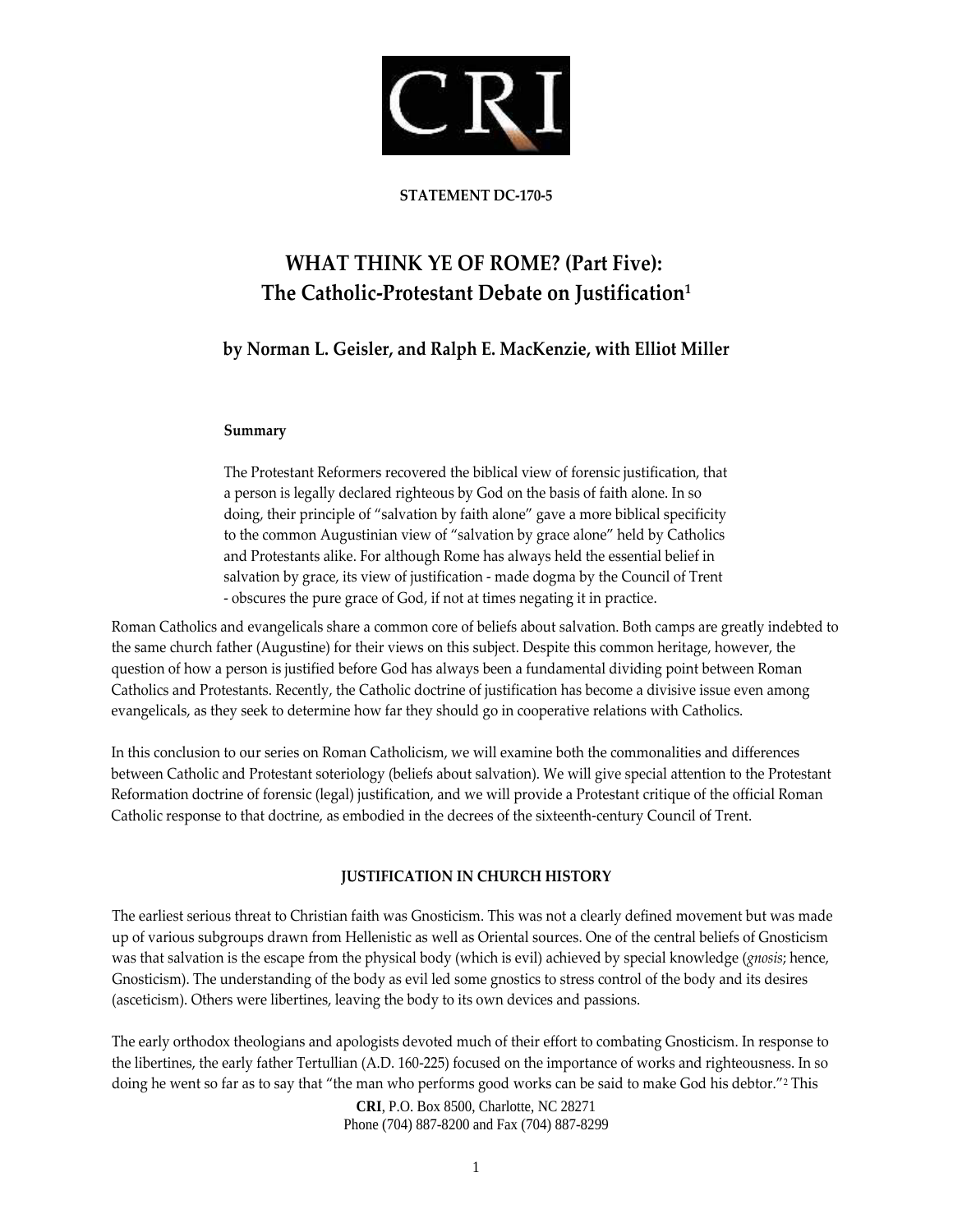unfortunate affirmation set the stage for centuries to come.

The "works‐righteousness" concept, which seemed to be so ingenious in combating Gnosticism, was popular for the first 350 years of the church's history. However, a controversy that would produce a more precise definition of the theological elements involved was needed. This dispute came on the scene with the system of Pelagius, and the Christian thinker to confront it was Augustine of Hippo.3

#### **Augustine**

Augustine (A.D. 354‐430) was an intellectual giant. No one has exercised a greater influence over the development of Western Christian thought than the Bishop of Hippo. In dealing with Augustine's doctrine of justification, it is important to note that his thinking on this vital issue underwent significant development. Early on Augustine stressed the role of the human will in matters of salvation, a view he would later modify in his disputations with the British monk, Pelagius.

Pelagius's theological system taught the total freedom of the human will and denied the doctrine of original sin. After reflecting on Pauline insights, the later Augustine came to the following conclusions: First, the eternal decree of Godʹs predestination determines manʹs election. Second, Godʹs offer of grace (salvation) is itself a gift (John 6:44a). Third, the human will is completely unable to initiate or attain salvation. This concept squares quite well with the later Reformed doctrine of total depravity. Fourth, the justified sinner does not merely receive the *status* of sonship, but *becomes* one. Fifth, God may regenerate a person without causing that one to finally persevere.4 This is basic Calvinism without the perseverance of *all* the saints.

It would be incorrect to say that Augustine held to the concept of forensic justification. Nonetheless, he did maintain that *salvation is by Godʹs grace*. That is, no good works precede or merit initial justification (regeneration).

Augustine has been regarded as both the last of the church fathers and the first medieval theologian. He marks the end of one era and the beginning of another.

## **The Early Medieval Period**

The medieval period (the "Middle Ages") is commonly dated from Augustine (or slightly later) to the 1500s. This period saw the balance of power in the church shift from the East (where Christianity began) to the West or Latin wing of the church.

Pelagianism was officially condemned by the church at the Council of Ephesus (A.D. 431) and again at the Second Council of Orange (A.D. 529), which declared that "if anyone says that the grace of God can be bestowed by human invocation, but that the grace itself does not bring it to pass that it be invoked by us, he contradicts Isias the Prophet....[cf. Isa. 65:l]"<sup>5</sup> However, this heresy, along with its more moderate relative semi-Pelagianism (also condemned at the Council of Orange),<sup>6</sup> keeps recurring in church history. It seems that man's inclination is toward Pelagianism rather than Augustine's Pauline emphasis on the grace of God.

Leo "the Great," who was the bishop of Rome from A.D. 440-461, is designated by many non-Catholic historians as the first "pope" in the modern sense. During his era many Roman Catholic dogmas (which may have existed in germ form earlier) solidified: the supreme authority of the Roman bishop in the church, sacramentalism, sacerdotalism (belief in a priesthood), and the change of emphasis in the Eucharistic Feast from celebration to sacrifice, to name a few. These doctrines influenced medieval soteriology in several ways.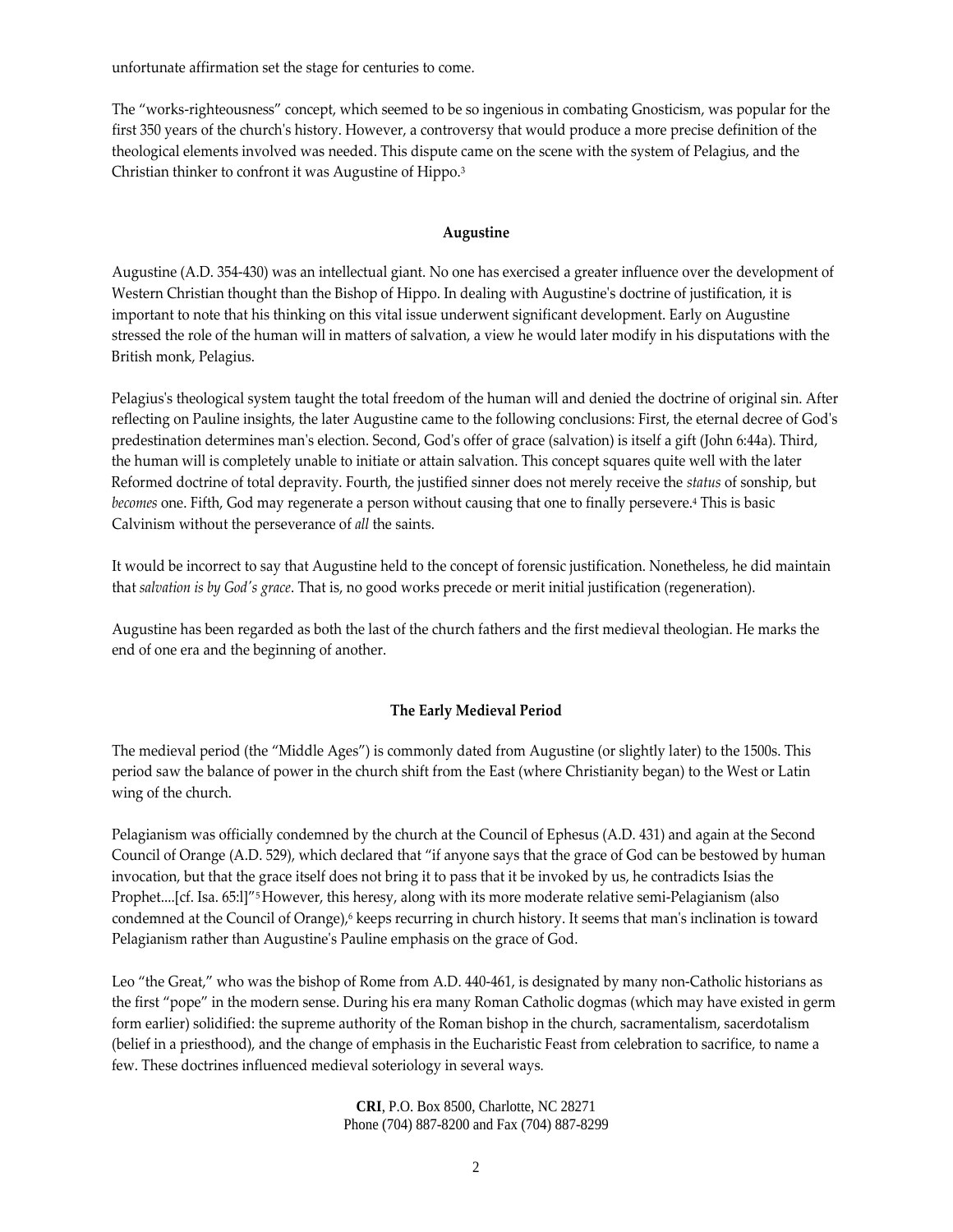**Justification and the Sacraments**. During the medieval period baptism and penance were linked with justification. God's righteousness was *begun* (infused) in baptism and *continued* (perfected) through penance.

Although this understanding of the nature and purpose of baptism can be found from the earliest of times, the same is not true of the concept of penance. The idea of confession to a priest for the remission of sin existed in the second century but did not become a widespread practice until the early medieval period.

The view that developed was that baptism addresses the problem of *original* sin; confession cleanses the effect of *actual* sin. Some theologians of this era took pains to stress that the sacraments were the *means* God used to mediate grace to man. However, this theological nicety was often lost on the laity who became entangled in a worksrighteousness system.

**The Concept of Merit**. Closely related to the sacraments in general is the concept of merit. The term was first used by Tertullian and then fully developed by the Schoolmen in the medieval period. As Alister McGrath points out, "It can be shown that a distinction came to be drawn between the concepts of *merit* and *congruity*; while man cannot be said to merit justification by any of his actions, his preparation for justification could be said to make his subsequent justification 'congruous' or 'appropriate."<sup>7</sup> Unfortunately, as with the sacraments, this distinction did not always filter down to the common folk.

#### **Anselm of Canterbury**

Anselm of Canterbury (A.D. 1033‐1109) was arguably the most penetrating theological thinker between Augustine and Thomas Aquinas. One of Anselmʹs great theological treatises was *Cur Deus Homo?* ("Why the God‐man?").8 In it he addressed the relationship between the Incarnation and the Atonement and redirected thinking on the nature and purpose of the Atonement that had been in place since the apostolic era.

A popular doctrine in the early church was the so‐called *ransom theory*. This understood the Atonement as a deliverance of humanity from the clutches of Satan. Anselmʹs contribution to the doctrine of the Atonement is called the *satisfaction* theory. It understands the Atonement as compensation to the Father rather than Satan. While forensic justification is not *explicit* in Anselmʹs theology, the Reformers later built upon his insights and developed the judicial aspect of salvation that they called justification.

#### **Thomas Aquinas**

One figure dominated the late medieval period: Thomas Aquinas (A.D. 1225?‐1274). Aquinas considered himself Augustinian in his theology, although he preferred to express his philosophical views in Aristotelian terms rather than the Platonic language of Augustine.

Like Augustine, Aquinas believed that regeneration occurs at baptism, and that not all the regenerate will persevere (i.e., not all are of the elect). Contrary to a widespread misunderstanding among Protestants, Aquinas believed that because human beings are fallen, humankind is unable to initiate or attain salvation except by the grace of God.<sup>9</sup> Indeed, even faith is a gift of God.10

Like Augustine and Anselm, Aquinas did not distinguish forensic (declarative) justification and progressive sanctification as did the Reformers. Many contemporary Roman Catholic scholars, however, believe that forensic justification is included in the thinking of these men, at least implicitly.

**CRI**, P.O. Box 8500, Charlotte, NC 28271 Phone (704) 887-8200 and Fax (704) 887-8299 The Augustinianism of Anselm and Aquinas dominated medieval church soteriology (existing in tension with the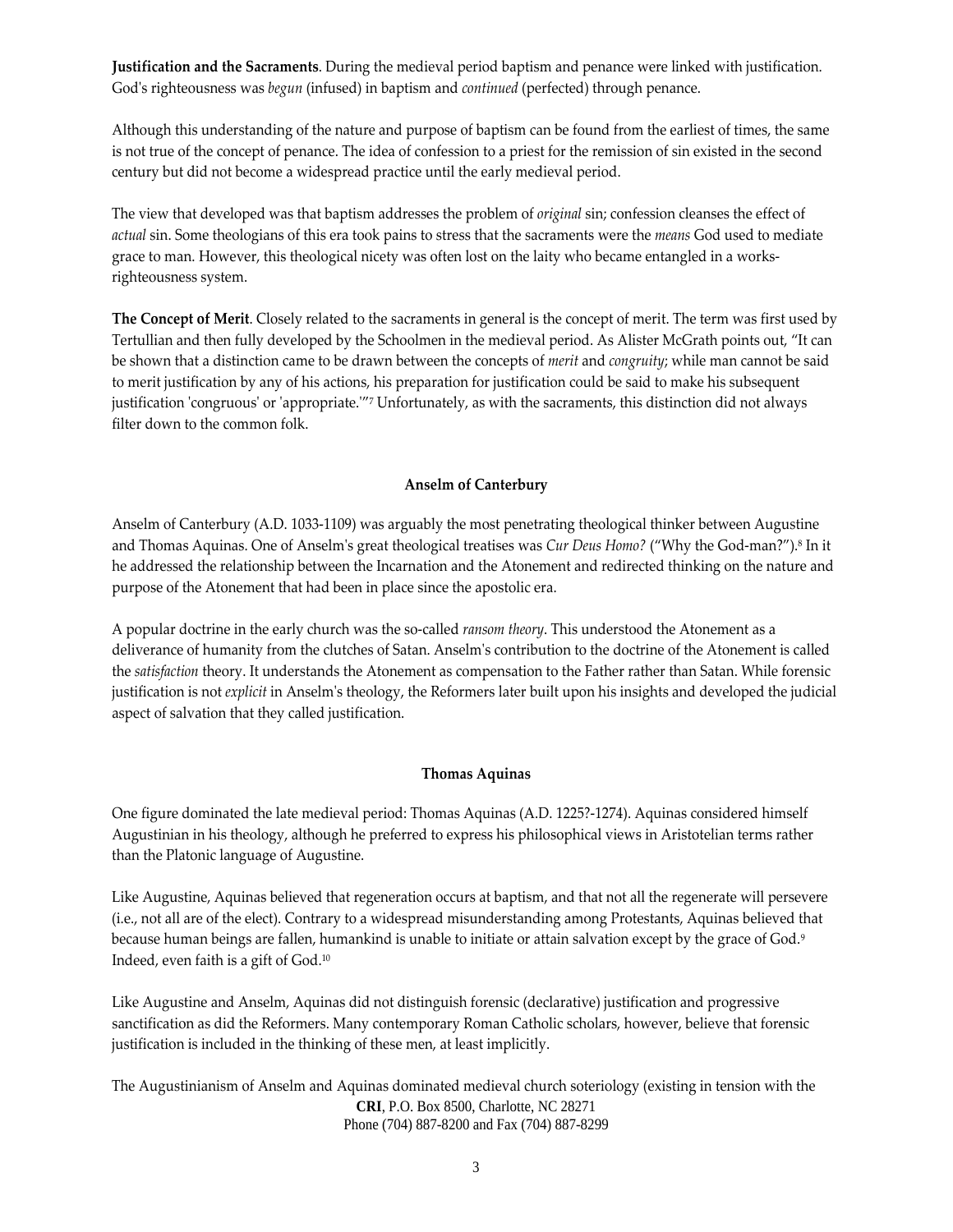works orientation of the sacramental system). In light of this it is clear that some basic theological tenets of the coming Reformation are not at irreconcilable odds with the historic church, but are a continuation of it.

#### **Martin Luther**

Born in A.D. 1483 in Eisleben, Germany, of middle class parents, Martin Luther entered the Augustinian monastery at Erfurt in 1505. The themes of salvation and damnation ‐ which were central to the culture of the day ‐ concerned him greatly. Luther became aware of the presence of sin in his life and the ineffectiveness of penance and the other sacraments provided by the church to bring relief to this situation.

In 1511 Luther was transferred from Erfurt to Wittenberg. He lived in the Augustinian cloister and was fortunate to have as his spiritual confessor a godly man - who was also the vicar-general of the monastery - Johannes von Staupitz (1469-1524). Staupitz, aware of the intense spiritual struggles that enveloped his young charge, directed Luther to study Scripture. Luther was graduated Doctor of Theology on October 19, 1512 and commenced teaching theology and biblical studies at Wittenberg on August 16, 1513. It was in the context of his assignment at the university that Luther developed his initial ideas concerning justification by faith.

The decisive role in the formulation of Lutherʹs theology was played by the apostle Paul and Augustinianism. It was shortly after his exegesis of Romans 1:16‐17 that Luther concluded that justification is a gift of God, appropriated by faith: "Night and day I pondered until I saw the connection between the justice of God and the statement that 'the just shall live by faith.ʹ Then I grasped that the justice of God is that righteousness by which through grace and sheer mercy God justifies us through faith. Thereupon I felt myself to be reborn and to have gone through open doors into paradise."11

The beginning of Martin Lutherʹs break with Rome has often been identified with his posting of the *Ninety‐five Theses* on the church door at Wittenberg on the eve of All Saints, October 31, 1517. These theses dealt with the penitential system and papal authority, but primarily with the sale of indulgences. With the public display of the *Ninety‐five Theses* the die was cast, the Reformation began, and Christendom changed forever.

Indicating how deeply his evangelical (Augustinian) principles influenced his theses, Luther was later to write: "And this is the confidence that Christians have and our real joy of conscience, that by faith our sins become no longer ours but Christ's upon whom God placed the sins of all of us. He took upon himself our sins....All the righteousness of Christ becomes ours....He spreads his cloak and covers us...."12

Before Martin Luther initiated the Protestant Reformation, extrinsic justification, in which a sinner is *declared* righteous legally, was, at best, a subterranean stream in Christian soteriology. With Luther the situation changed dramatically. However, as Peter Toon notes, "Luther does not employ forensic terms to explain this imputation or alien righteousness. This development will come later, from others."<sup>13</sup> Philipp Melanchthon, Luther's great systematic theologian, did use legal terminology to describe justification.

#### **John Calvin**

Without a doubt, the most important Reformed theology to come out of the Protestant Reformation was that of John Calvin. He was born in Noyon, France on July 10, 1509. Young Calvin studied in Paris, where he was familiar with the writings and theology of Luther. He drew his deepest inspiration, however, from Augustine. Calvin believed that he was doing nothing more than reproducing "that holy man's own plain and uncompromising teachings."<sup>14</sup>

**CRI**, P.O. Box 8500, Charlotte, NC 28271 Phone (704) 887-8200 and Fax (704) 887-8299 Calvinʹs theological system begins, as did Augustineʹs and Aquinasʹs before him, with manʹs present condition ‐ one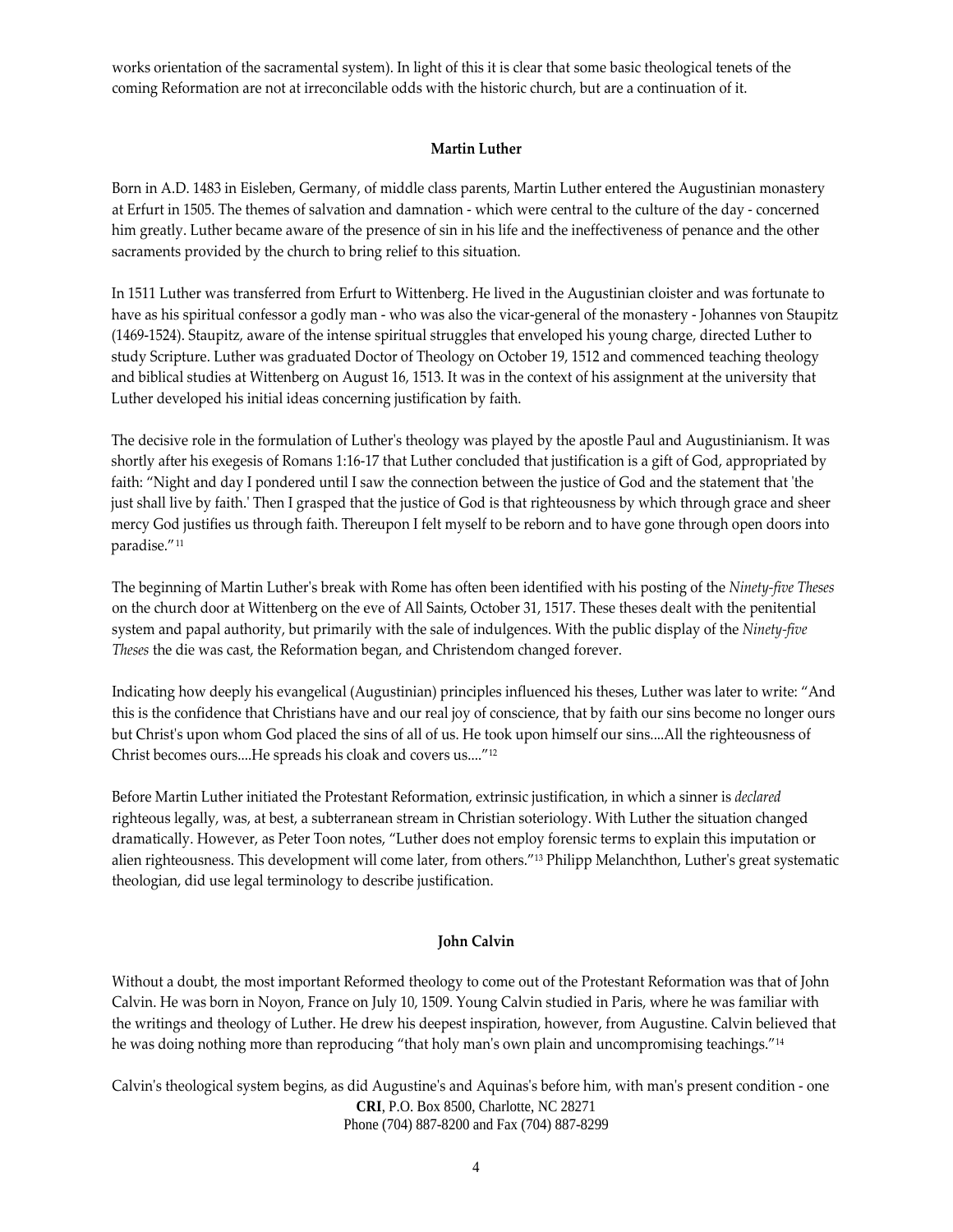of complete moral corruption. For "even though we grant that Godʹs image was not totally annihilated and destroyed in man, yet was it so corrupted that whatever remains is a horrible deformity."15

Calvin held that "predestination we call the eternal decree of God, which he has determined in himself, what he would have to become of every individual of mankind."16 Furthermore, "while the elect receive the grace of adoption by faith, their election does not depend on faith, but is prior in time and order."17

For Calvin, justification "consists in remission of sins and the imputation of Christ's righteousness."<sup>18</sup> Departing at this point from the medieval tradition, Calvin does not see justification as involving an *infusion* of grace: "Man is not made righteous in justification, but is accepted as righteous, not on account of his own righteousness, but on account of the righteousness of Christ located outside of man."19

What place, then, does good works have in the life of the believer? "To the charge that justification thus understood obviates the need for good works, Calvinʹs firm reply is, like Lutherʹs, that although in no respect can good works become the ground of our holiness, a living faith is never devoid of such works. Thus justification necessarily has its consequence in sanctification."20

## **Common Soteriological Roots**

A soteriological survey of both the leading Roman Catholic theologians and Protestant Reformers reveals a number of commonalities. First, both believe salvation is effected through historic, divine intervention. Against Gnosticism, Catholics and Protestants jointly affirm that man is not saved by wisdom, but by Godʹs action in history in the person of Jesus Christ.

Second, both evangelicals and Catholics believe salvation is moral and spiritual. Salvation is related to a deliverance from sin and its consequences.

Third, salvation is eschatological for both Catholics and evangelicals. The future perspective is crucial. All that is now known about salvation is preliminary and a foretaste of the fullness, which awaits the completing of the kingdom at the *Parousia* (physical "presence" or second coming) of the Lord.

Fourth, the grace of God is absolutely necessary for salvation. And, initial justification is based on grace alone, apart from all works. Thus, Colin Brown can speak of "the Augustinian orthodoxy of Geneva [Calvin's home base] and Rome."21 For both groups, salvation comes as a gift of God to undeserving humanity.

It is against the backdrop of this common heritage that the important soteriological differences between Catholics and evangelicals must be viewed. As Harold O. J. Brown put it, "We must not oversimplify and create an artificial and forced consensus between great Christians of the past and present. Yet if one thing stands out when one studies the writings and lives of such men, it is that they knew and served the same Lord, and that they shared one faith and one hope."<sup>22</sup>

#### **THE CATHOLIC RESPONSE TO THE REFORMATION**

The Council of Trent, which began its deliberations on June 22, 1546, was the Catholic response to the Reformers. A proper understanding of the Catholic view of justification is not possible apart from an understanding of the decrees of Trent.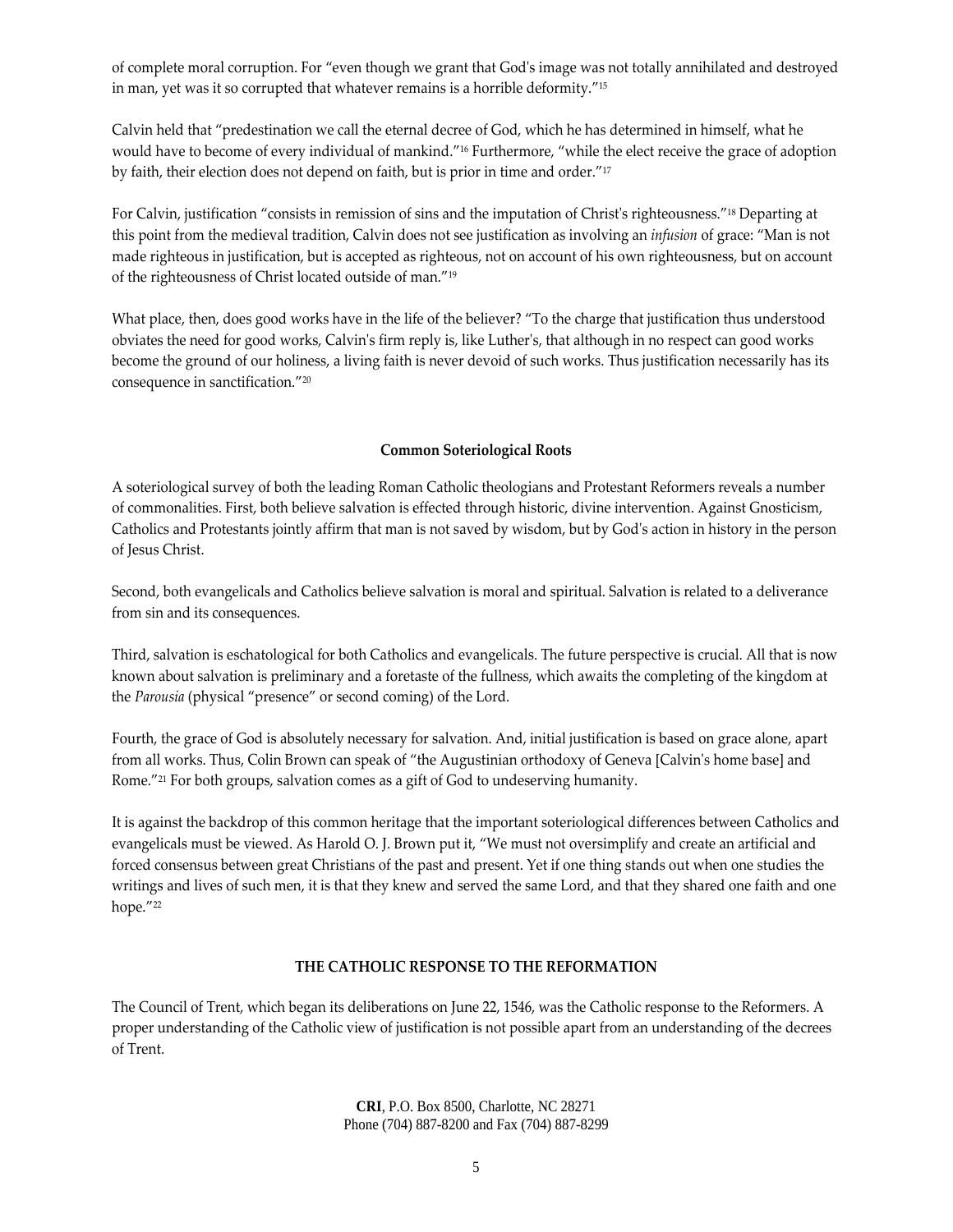The Council considered the following questions concerning justification: (1) Is justification only extrinsic (judicial) in nature or is there also an intrinsic (sanctifying) work involved? (2) What is the relationship between faith and good works? (3) Does the human will have an active roll in justification? (4) How are justification and sacraments such as the Eucharist, baptism, and penance related? (5) Can the believer know with certainty that he or she is justified? (6) Can humans incline themselves toward justification, and if so, is this inclination to be understood as meritorious?23

On January 9, 1547, the Council participants agreed on a final formula for justification: First, although several Council members recognized an extrinsic element in justification (thereby approaching the Reformers on this point), the consensus view was that "the opinion that a sinner may be justified *solely* as a matter of reputation or imputation...is rejected." And so, "justification is thus defined in terms of a man becoming, and not *merely* being reputed as, righteous..." (emphases added).24

Second, in that Trent understands justification in two senses (the second corresponding to the Reformed doctrine of sanctification), good works are required in the second sense as a condition for ultimate justification. Therefore, it is possible and necessary (in this second sense) to keep the law of God.

Third, Trent, taking into account original sin, states that sin has affected the human race. Therefore man cannot effect his own salvation, Free will, while not destroyed, is weakened by the Fall. For "if anyone shall say that man's free will moved and aroused by God does not cooperate by assenting to God who looses and calls...let him be anathema."25 (It is important to note that "anathema" is a decree of excommunication, not automatic damnation.) So, as one Catholic author put it, "The sinner indeed cooperates with this grace, at least in the sense of not sinfully rejecting it."26 Of course, most Protestants agree with this. Many Protestants, Calvinists in particular, add quickly (as would Catholic Thomists) that it is God by His grace who brings about this cooperation. But He does this without destroying manʹs free choice.

Fourth, the subject of the sacraments was addressed at Session VII (March 3, 1547). In order to understand these pronouncements, one must remember that Trent understood justification in two ways ‐ the "first" and "second" phases which Catholic scholars refer to as *initial* and *progressive* justification respectively. Baptism is operative in the "first" or "initial" justification, since grace to overcome original sin is "mediated" to us through baptism. Both the Eucharist and penance pertain to the "second" or "progressive" sense of justification, and such justification (i.e., righteousness) is said to be "increased" by participation in these sacraments. There is finally a third or "ultimate" stage of justification by which, providing one had not committed a mortal sin, he or she is allowed into heaven.

Fifth, due to the Reformers' stress on the assurance of salvation, Trent was forced to deal with the subject. McGrath claims that they issued "an explicit condemnation of the Lutheran doctrine of assurance as an assertion contrary to proper Christian humility."<sup>27</sup> However, this explicit condemnation deals with "infallible certainty," which many Catholic scholars point out is not necessary, if indeed it is possible. In fact, "in many ways Roman [Catholic] dogmatics have pointed out that Rome's rejection of personal assurance of salvation does not mean the proclamation of a religion of uninterrupted anxiety."28 For the Roman Catholic "there is an intermediate position between the assurance of faith and doubt. This position is that of moral certainty which excludes any anxiety and despair."<sup>29</sup> Thus, Christians can be said to have relative, not absolute (i.e., infallible), certainty of salvation.

Sixth, Trent states that our initial justification must be seen as a "gift." Thus, it comes as a surprise to many Protestants that Roman Catholics believe that "if anyone shall say that man can be justified before God by his own works which are done...without divine grace through Christ Jesus: let him be anathema."30 Further, "none of those things which precede justification, whether faith or works, merits the grace of justification. For if it is by grace, it is no more by works; otherwise, as the apostle says, grace is no more grace."<sup>31</sup>

In this connection it is only fair to point out that when Catholic scholars cite James 2:24 ‐ that "we are justified by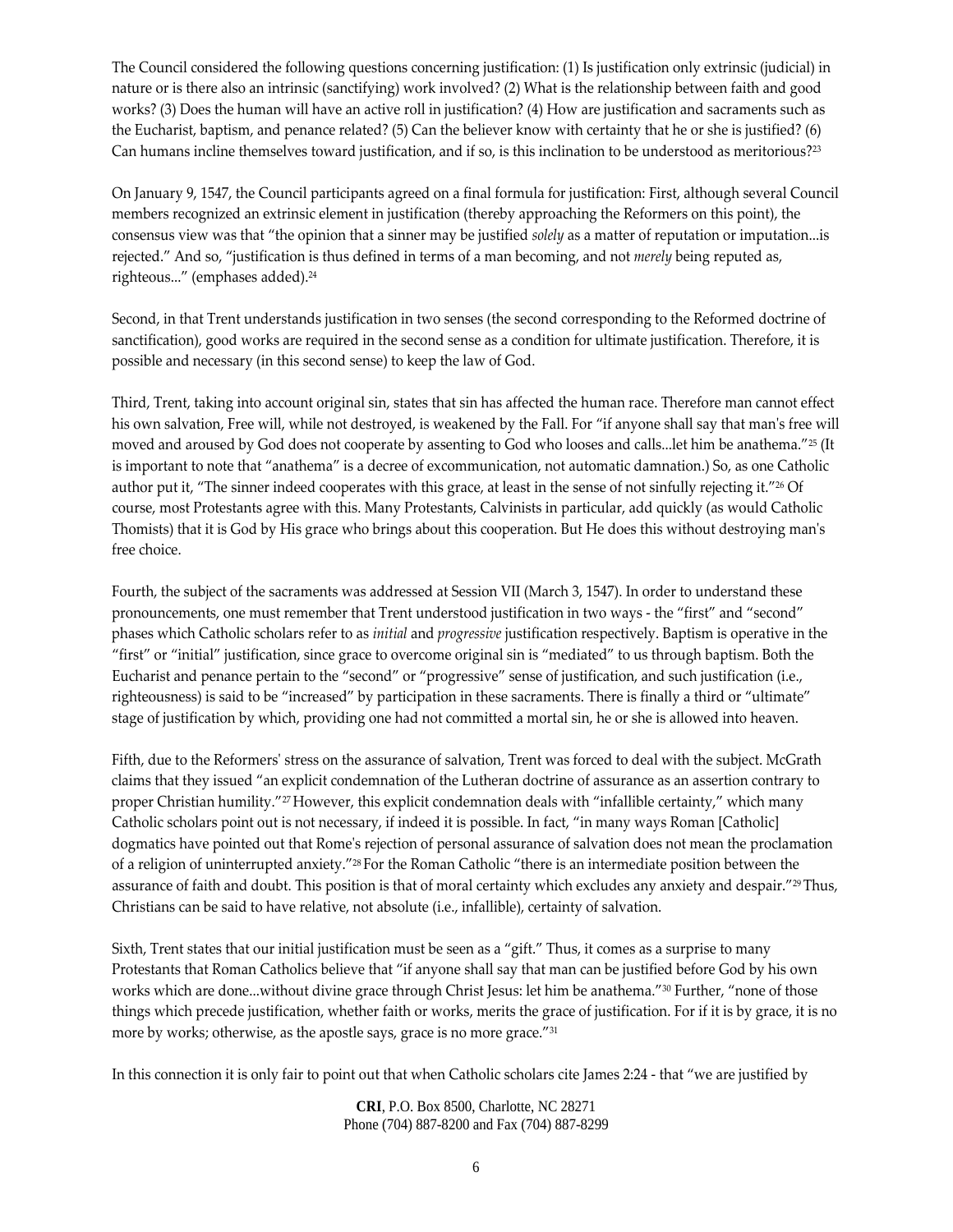works" - they do not mean this initial justification at baptism which comes only by grace. Rather, they are referring to progressive justification (growth in righteousness) which Protestants call sanctification. On the other hand, Trent does assert that works are necessary for salvation in the progressive and eventual senses. For Trent made it dogma that "by his good works the justified man really acquires a claim to supernatural reward from God."32 And it is precisely here that Catholics and evangelicals disagree.

## **A PROTESTANT CRITIQUE OF TRENT**

With all due recognition of the common Augustinian core of salvation by grace, there are some important differences between the Roman Catholic and evangelical Protestant views of justification. Unfortunately, the well-intentioned but unsuccessful recent statement, "Evangelicals and Catholics Together," lacked precision in these very areas, speaking of a common belief that "we are justified by grace through faith."<sup>33</sup>What it failed to note, however, is what the Reformation was fought over, namely, that Scripture teaches, and Protestants affirm, that we are saved by grace through faith *alone* (*sola fide*). Since this was the heart cry of the Reformation, many evangelicals refuse to sign the statement, believing it would betray the Reformation.

## **The Biblical Basis for Forensic Justification**

In order to appreciate the significant contribution of the Reformers it is necessary to examine the biblical background of the term justification. As we will see, there are solid biblical grounds for the Protestant doctrine of forensic justification.

The background for the doctrine of forensic justification (as with other New Testament doctrines as well) is found in the Old Testament. Concerning the Hebrew word *hitsdiq,* usually rendered "justify," more often than not it is "used in a forensic or legal sense, as meaning, not 'to make just or righteous,' but 'to declare judicially that one is in harmony with the law.<sup>*"*34</sup> George Eldon Ladd notes that "he is righteous who is judged to be in the right (Ex. 23:7; Deut. 25:1); i.e., who in judgment through acquittal thus stands in a right relationship with God."35

Turning to the New Testament, the Greek verb translated "to justify" is *dikaioó*. This word is used by Paul in a forensic or legal sense; the sinner is declared to be righteous (cf. Rom. 3‐4). As Anthony Hoekema observes, "The opposite of condemnation, however, is not ʹmaking righteousʹ but ʹdeclaring righteous.ʹ" Therefore, by *dikaioó*, Paul means the "legal imputation of the righteousness of Christ to the believing sinner."36

When a person is justified, God pronounces that one acquitted - in advance of the final judgment. Therefore, "the resulting righteousness is not ethical perfection; it is 'sinlessness' in the sense that God no longer counts a man's sin against him (II Cor. 5:19)."<sup>37</sup> Thus we find in the New Testament that "justification is the declarative act of God by which, *on the basis of the sufficiency of Christʹs atoning death,* he pronounces believers to have fulfilled all of the requirements of the law which pertain to them" (emphasis in original).<sup>38</sup>

## **The Incompatibility of Grace and Merit**

Much criticism of the Catholic view of justification revolves around the concept of merit that was elevated by Trent to the status of infallible dogma. While Catholics wish to remind us that the whole doctrine of merit should be viewed in the context of grace,<sup>39</sup> they overlook the fact that Scripture teaches that grace and meritorious works are mutually exclusive (e.g., Rom. 11:6).

The New Testament clearly speaks against obtaining salvation (whether justification *or* sanctification) as a "reward"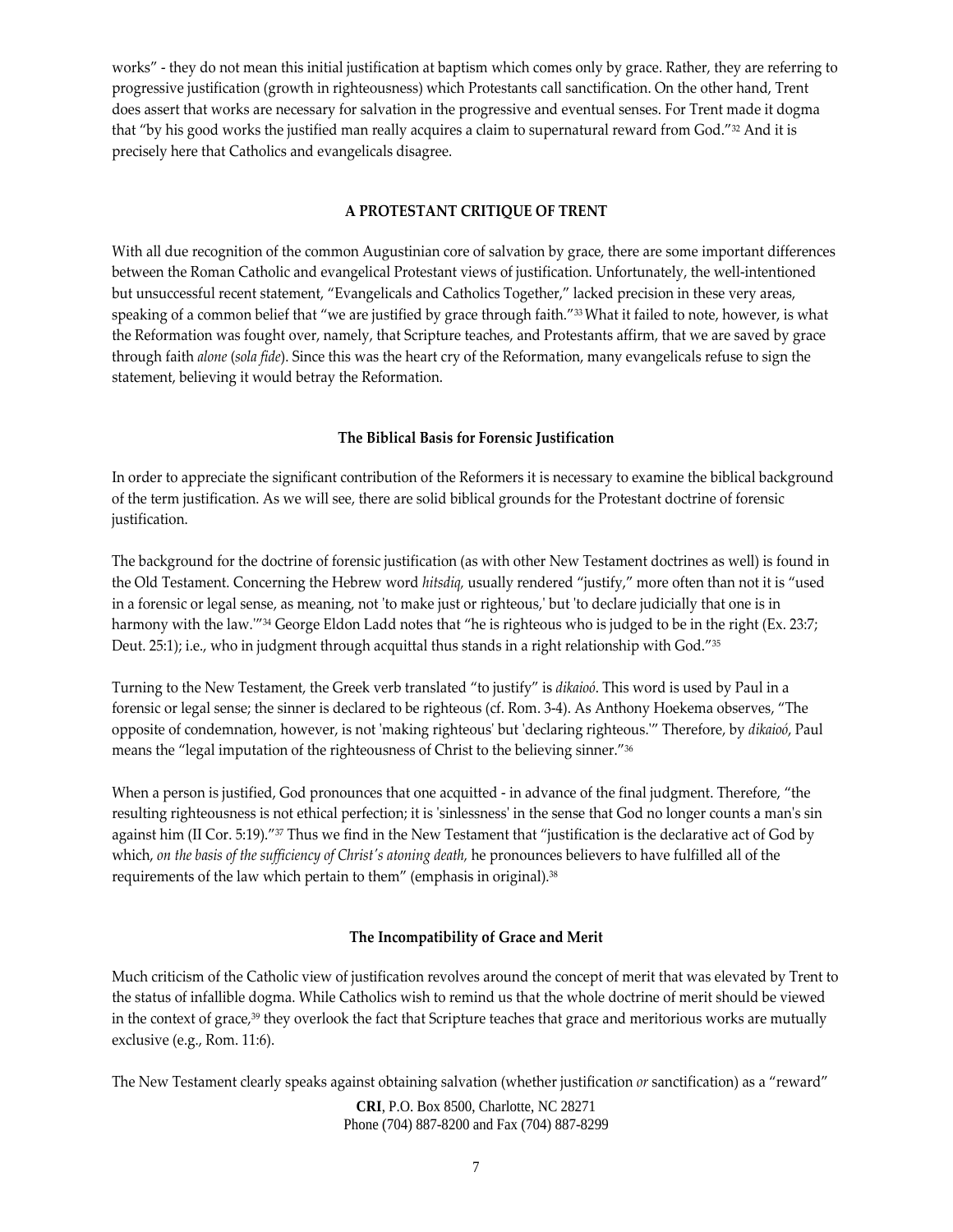(i.e., wage) for work done. For the Scriptures insist that gifts cannot be worked for; only wages can (Rom. 4:4‐5). Grace means unmerited favor, and reward based on works is merited. Hence, grace and works are no more coherent than is an unmerited merit!

## **Eternal Life Is a Gift That Cannot Be Merited**

The Council of Trent declared clearly that to "those who work well ʹunto the endʹ [Matt. 10:22], and who trust in God, life eternal is to be proposed, both as a grace mercifully promised to the sons of God through Christ Jesus, 'and as a recompenseʹ which is...to be faithfully given to their good works and merit."40 By contrast, the Bible declares clearly and emphatically that "the wages of sin is death, but the gift of God is eternal life in Christ Jesus our Lord" (Rom. 6:23).

Further, in direct opposition to the Catholic position, the Bible guarantees eternal life is a present possession of those who believe. Jesus said: "Amen, amen, I say to you, whoever hears my words and believes in the one who sent me *has* [present tense] eternal life and *will not come into condemnation*, but *is* [right now] passed from death to life." This same truth is repeated over and over in Scripture (e.g., John 3:36; 1 John 5:13). But according to the Roman Catholic view, one must await a final justification at death to know whether he or she has eternal life and will not see Godʹs condemnation.

In the entire Gospel of John only one condition is laid down for obtaining eternal life ‐ *belief* (John 3:16, 36; 5:24; 20:31, etc.). If salvation were not by faith alone, then the whole message of John would be deceptive, stating that there is only one condition for salvation when there are two: faith plus works. Indeed, John states explicitly that the only "work" necessary for salvation is to believe (John 6:29). There is simply nothing else to do for our salvation. Jesus did it all (John 19:31).

It is true that all who are saved by God's grace through faith (Eph. 2:8-9) will be rewarded for their works for Christ (1 Cor. 3:11ff.; 2 Cor. 5:10). These rewards for service, however, have nothing to do with *whether* we will be in heaven, but only have to do with *what status* we will have there. As Jesus said, some of the saved will reign over ten cities and others over five (Luke 19:17, 19). But all believers will be in His kingdom.

## **Christians Work from Salvation, Not for It**

Put in traditional terms, Catholicism fails to recognize the important difference between working *for* salvation and working *from* salvation. We do not work in order to receive salvation; rather, we work because we have already received it. God works salvation *in* us by justification and we work it *out* in sanctification (Phil. 2:12‐13). But neither justification nor sanctification can be merited by works; they are given by grace.

Despite the fact that the Catholic understanding of salvation does not logically *eliminate* forensic justification, nevertheless, it does *obscure* it. For when one fails to make a clear distinction between forensic justification and practical sanctification, then the good works Catholics believe are needed for sanctification tend to obscure the fact that works are not needed for justification.

Of course, good works are necessary in the Christian life. But Protestants have solved the problem in a much more biblical and balanced way. They insist that while we are *saved by faith alone*, nevertheless, *the faith that saves us is not alone*. It inevitably produces good works. That is, we are saved *by faith* but *for works*. Works are not a *condition* of justification but they are a *consequence* of it. Thus, someone who is truly saved will manifest good works. If there are no good works present, then there is no reason to believe that true saving faith is present either.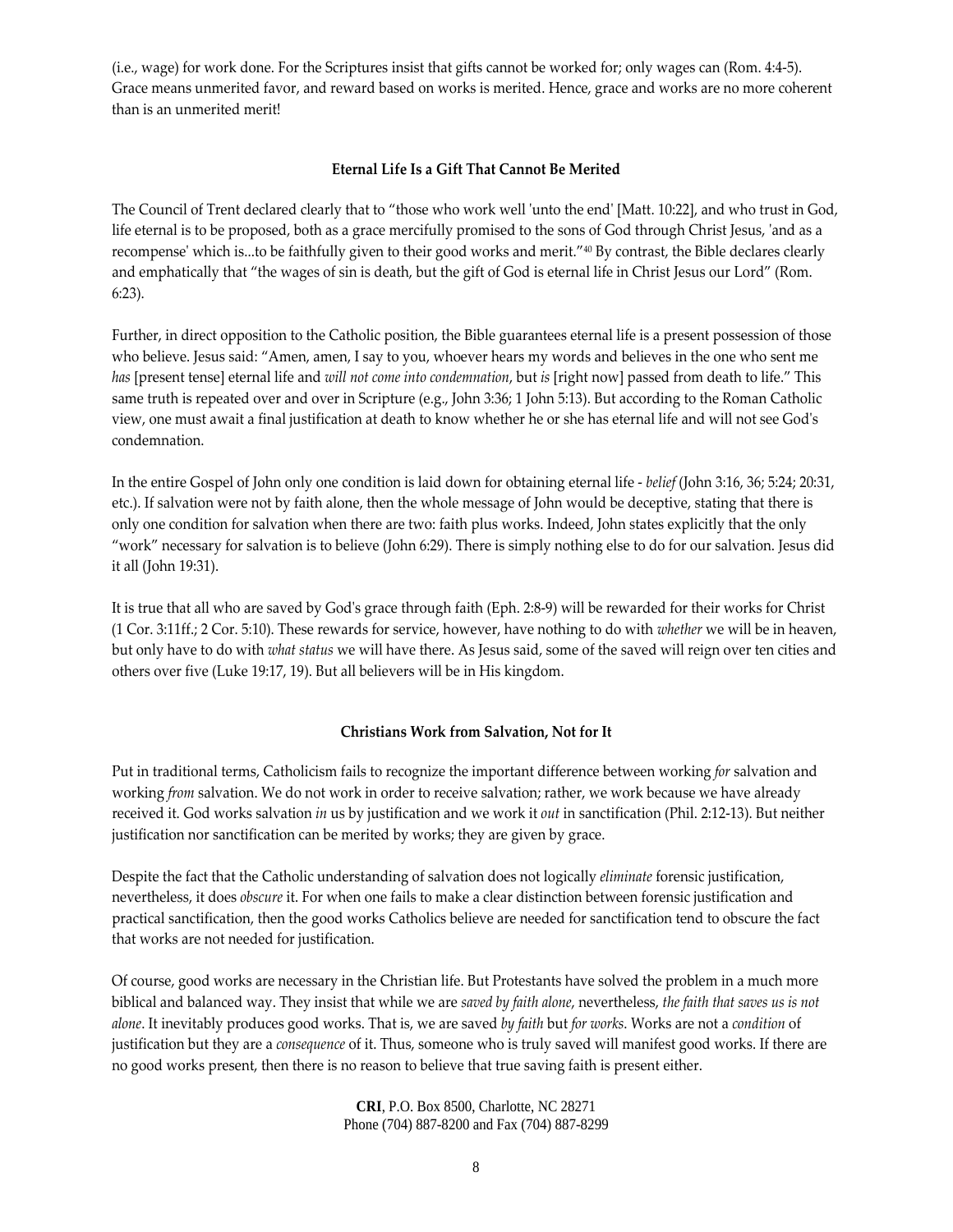As James said, "Faith without works is dead." Such faith cannot save. "Can [mere intellectual] faith save him?" Only the kind of faith that produces good works can save. So, we are not saved (i.e., do not receive eternal life) by works, but we are saved by the kind of faith that produces good works.

#### **Preserving the Pure Doctrine of Grace**

We conclude by noting that Protestants, following the clear biblical distinction between forensic justification and practical sanctification, make the way of salvation much clearer and preserve the doctrine of grace (which Catholics also claim) in a much purer form. For once believers know they have right standing before God (=are justified) by faith alone apart from works, then their minds are not cluttered with works they must perform in order to know all their sins are forgiven (past, present, and future) and they are on their way to heaven.

While Catholicism acknowledges that there is an initial act of justification (which some even admit includes a forensic act), nevertheless, it also maintains that one must work to faithfully avoid mortal sin in order to achieve final justification before God. Thus, works are ultimately necessary for salvation. But this is contrary to the biblical teaching that salvation is by grace alone through faith alone, based on Christ alone. And, despite Catholic protest to the contrary, this is not conducive to the assurance of salvation by which we "know...[we] have eternal life" (1 John 5:13), and by which we are connected to God by His inseparable love (Rom. 8:1, 36‐39).

#### **Notes**

1This material is taken from a forthcoming book by Norman L. Geisler and Ralph E. MacKenzie, *Roman Catholics and Evangelicals: Agreements and Differences* (Baker, 1995), as extensively edited by Elliot Miller.

2Tertullian, *De paenitentia* 2; 1.323.44‐6.

3An excellent historical analysis of this period can be found in Alister E. McGrath, *Iustitia Dei: A History of the Christian Doctrine of Justification*, vol. l (Cambridge: Cambridge Press, 1986), 1‐23.

4Augustine, *City of God* 10.8.

5Henry Denzinger, *The Sources of Catholic Dogma*, trans. Roy J. Deferrari from the 30th edition of Henry *Denzingerʹs Enchiridion Symbolorum* (St. Louis: B. Herder Book Co., 1957), "Grace" Can. 3.176., p. 76.

6Semi‐Pelagianism held that man cooperated with God by ordinarily taking the first steps toward salvation. 7McGrath, 110.

8Or "Why God Became Man?" *The Library of Christian Classics*, vol. X, ed. and trans. Eugene R. Fairweather (Philadelphia: Westminster Press, 1951).

<sup>9</sup>*See*, e.g., Thomas Aquinas, *Summa Theologiae*, 2a2ae. 2, 4, in *The Basic Writings of Thomas Aquinas*, ed. Anton C. Pegis (New York: Random House, 1944), 1079.

10Aquinas, 2a2ae. 2, 6, ad 1.

11Cited by R. H. Bainton, *Here I Stand: A Life of Martin Luther* (Nashville: Abington, 1978), 65.

12Martin Luther, *Explanations of the Ninety‐five Theses*, published August 1518.

13Peter Toon, *Justification and Sanctification* (Westchester, IL: Crossway Books, 1983), 58.

14Bernard M. G. Reardon, *Religious Thought in the Reformation* (London: Longman, 1981), 190.

15John Calvin, *Institutes*, III, I xv, 4.

<sup>16</sup>*Ibid*., 2, i.

17J. K. S. Reid, trans., *Calvin: Theological Treatises*, vol. 22, *The Library of Christian Classics* (Philadelphia: Westminster Press, 1954), article 5.

18Calvin, 2I, xi, 2.

19Alister McGrath, *Iustitia Dei: A History of the Christian Doctrine of Justification*, vol. 2 (Cambridge: Cambridge Press, 1986), 36.

20Reardon, 196.